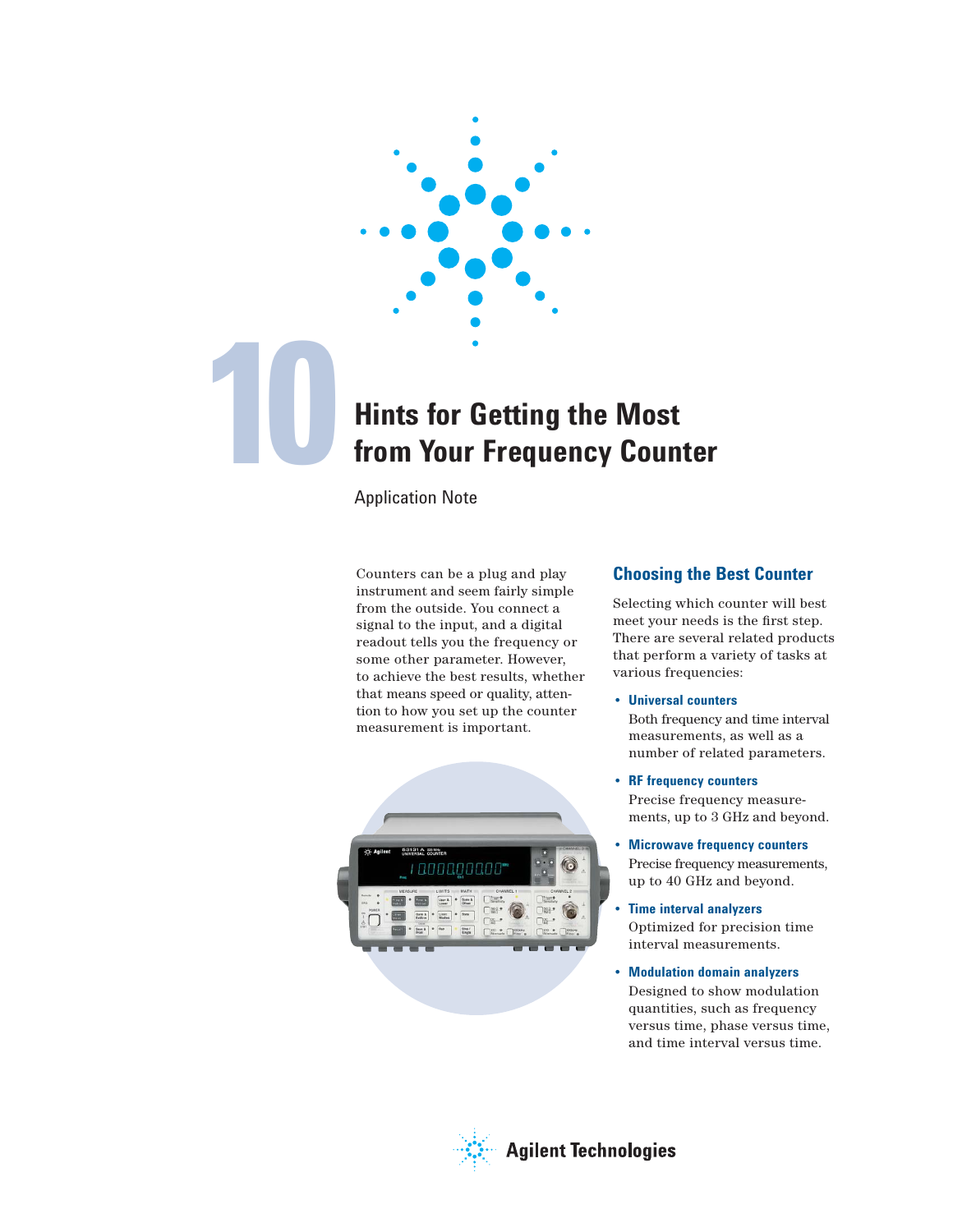# **128**<br>**128**<br>**12876 Pumber of digits Recognize the difference between resolution and accuracy**

Assuming a large number of digits equates to a very accurate measurement may not be correct. It is a common mistake to equate resolution and accuracy. They are related, but different concepts.

The resolution of a counter is the smallest change it can detect in closely spaced frequencies. All other things being equal (such as measurement time and product cost), more digits are better—but the digits you see on the display need to be supported by accuracy. Digits can be deceptive when other errors push the counter's resolving ability away from the actual frequency. In other words, it's possible for a counter to give you a very accurate reading of an incorrect frequency.

Random and systematic errors both determine a counter's accuracy. Random errors are the source of resolution uncertainties and include:

## • **Quantization error**

 When a counter makes a measure ment, a ±1 count ambiguity can exist in the least significant digit. This can occur because of the non-coherence between the inter nal clock frequency and the input signal.

## • **Trigger error**

 Noise spikes can be triggered by noise on the input signal or noise from the input channels of the counter.

• **Timebase error** 

 Any error resulting from the difference between the actual time base oscillator frequency and its nominal frequency is directly translated into mea surement error.

Systematic errors are biases in the measurement system that push its readings away from the actual frequency of the signal. This group includes effects on the time base crystal such as aging, temperature and line voltage variations.

Compare the two counters in Figure 1. Counter A has good resolution but a serious systematic error, so its displayed result in most cases will be less accurate than those of Counter B, which has poorer resolution but a smaller systematic bias error.



**Figure 1.** Simplified view of resolution vs. accuracy. Systematic errors related to the timebase "push" the displayed frequency away from the actual frequency. The random errors create a range of frequencies inside of which the counter can't distinguish different signals.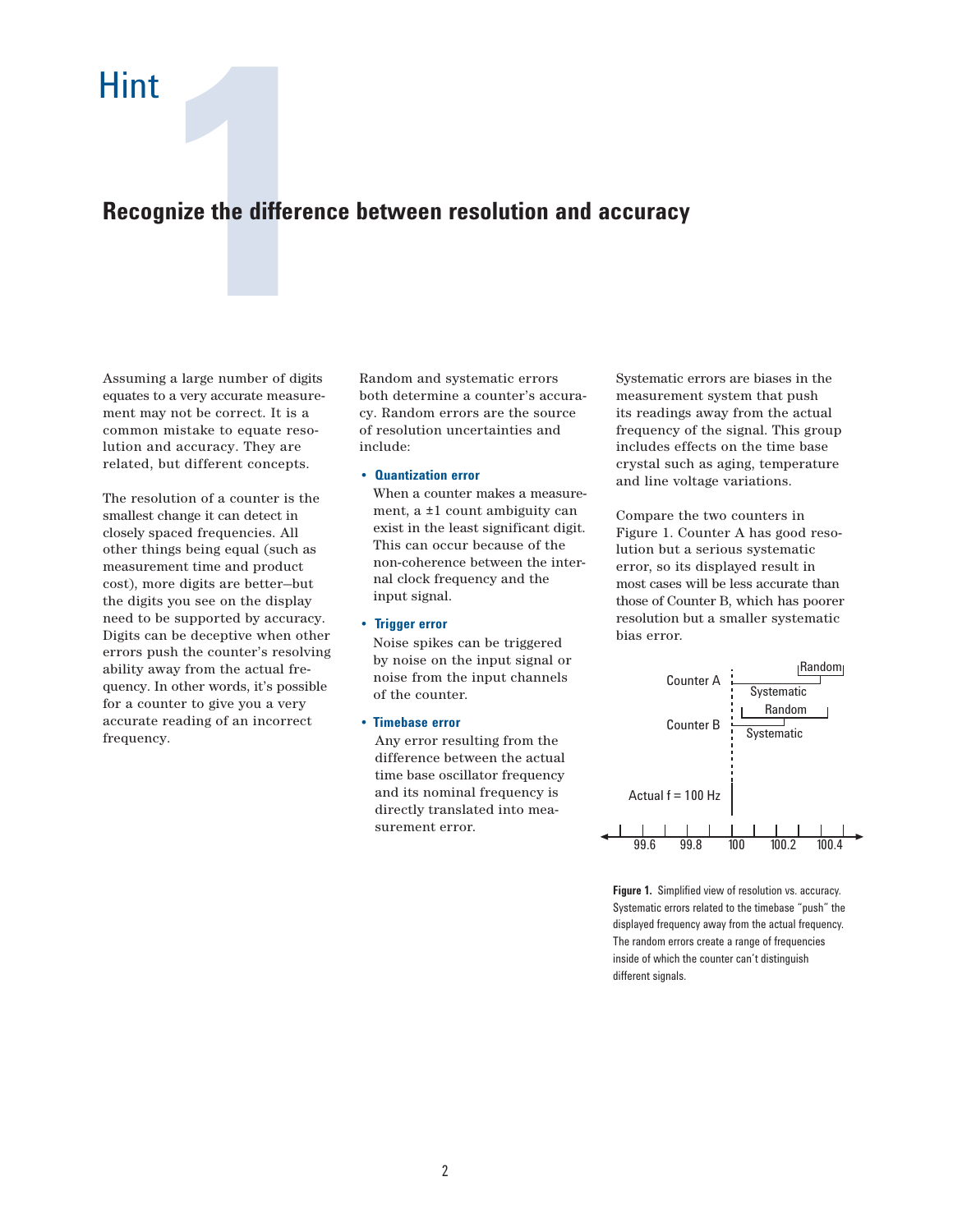# **22 August 2013 12:45 August 2014 12:45 August 2014 12:45 August 2014 12:45 August 2014 12:45 August 2014 12:45 August 2014 12:45 August 2014 12:45 August 2014 12:45 August 2014 12:45 August 2014 12:45 August 2014 12:45 Au Understand counter measurement methods**

Frequency counters fall into two basic types: direct counting and reciprocal counting. Understanding the effects of the two different approaches will help you choose the best counter for your needs and use it correctly.

Direct counters simply count cycles of the signal for a known period – the gate time. The resulting count is sent directly to the counter's readout for display.

This method is simple and inexpensive, but it means that the direct counter's resolution is fixed in Hertz. For example, with a 1 second gate time, the lowest frequency the counter can detect is 1 Hz (since 1 cycle of the signal in 1 second is 1 Hz, by definition). Thus, if you are measuring a 10 Hz signal, the best resolution you can expect for a 1 second gate time is 1 Hz, or 2 digits in the display. For a 1 kHz signal and a 1 second gate, you get 4 digits. For a 100 kHz signal, 6 digits, and so on. Figure 2 illustrates this relationship. Also note that a direct counter's gate times are selectable only as multiples and sub-multiples of 1 second, which could limit your measurement flexibility.

Reciprocal counters, in contrast, measure the input signal's period, then reciprocate it to get frequency. Given the measurement architecture involved, the resulting resolution is fixed in the number of digits displayed (not Hertz) for a given gate time.

In other words, a reciprocal counter will always display the same number of digits of resolution regardless of the input frequency. Note that you'll see the resolution of a reciprocal counter specified in terms of the number of digits for a particular gate time, such as "10 digits per second."

You can determine whether a counter is direct or reciprocal by looking at the frequency resolution specification. If it specifies resolution in Hertz, it's a direct counter. If it specifies resolution in digits-persecond, it's a reciprocal counter.

The counter industry has standardized on measuring relative to a 1 second gate time. Figure 3 compares the resolution of direct and reciprocal counters. In the lower frequency spectrum, reciprocal counters have a substantial advantage over direct counters. As an example, at 1 kHz, a direct counter gives a resolution of 1 Hz (4 digits). A 10 digit/second reciprocal counter gives a resolution of  $1 \mu$ Hz (10 digits).

If precision resolution is not a priority, the reciprocal counter still offers a significant speed advantage: the reciprocal counter will give 1 mHz resolution in 1 ms, while a direct counter needs a full second to give you just 1 Hz resolution (Figure 4). Reciprocal counters also offer continuously adjustable gate times (not just decade steps), so you can get the resolution you need in the minimum amount of time.



**Figure 2.** The number of digits displayed by a direct counter versus frequency (for a 1 second gate time).



**Figure 3.** Comparing resolution for direct and reciprocal counters (for a 1 second gate time).



**Figure 4.** Here are the gate times needed to yield various resolutions with a 10 digits/second reciprocal counter.

The choice comes down to cost versus performance. If your resolution requirements are flexible and you aren't too concerned with speed, a direct counter can be an economical choice. A reciprocal counter is required for the fastest, highest resolution measurements.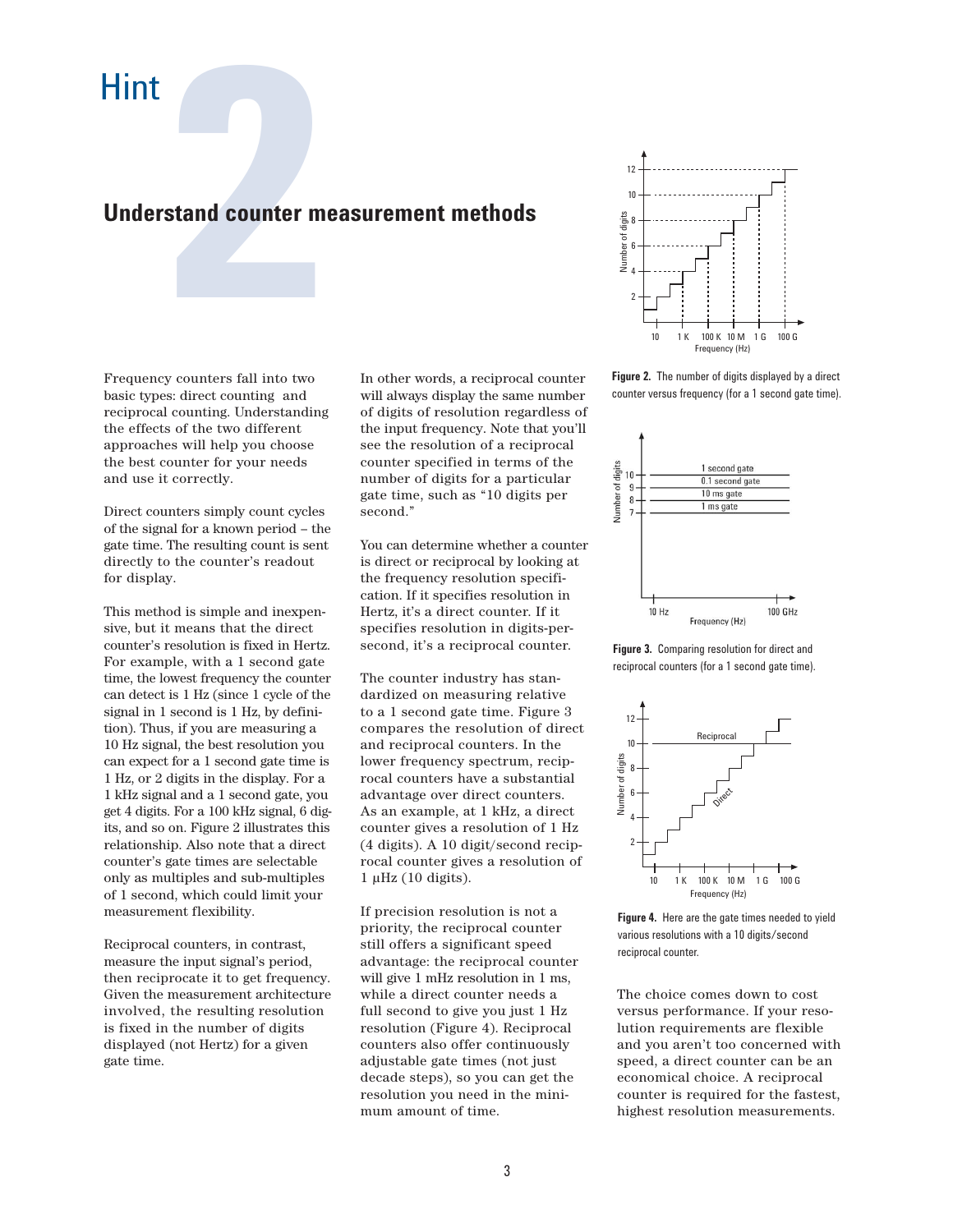# **1344 Expression Contract Secure Contract ACCURE SUPERED SUPERED SUPERED SUPERED SUPERED SUPERED SUPERED SUPERED SUPERED SUPERED SUPERED SUPERED SUPERED SUPERED SUPERED SUPERED SUPERED SUPERED SUPERED SUPERED SUPERED SUPER Choose the appropriate timebase**

The measurement accuracy of a frequency counter is strongly dependent on the stability of its timebase. The timebase establishes the reference against which the input signal is measured. The better the timebase, the better your measurements can be. The frequency at which quartz crystals vibrate is heavily influenced by ambient temperature, and timebase technologies fall into three categories based on the way they address this thermal behavior:

## • **Room Temperature Crystal Oscillator (RTXO)**

This type of timebase does not utilize any temperature compen sation or control. These types of oscillators have been manufactured for minimum frequency change over a range of temperature– typically between 0°C and 50°C. This is accomplished through the proper choice of the crystal cut during the manufacturing process. A high quality RTXO would vary by about 2.5 parts per million (ppm) over that tem perature range. This works out to ±2.5 Hz on a 1 MHz signal, so it can be a significant factor in your measurements. It carries the advantage of being inexpensive, but results in large frequency errors.

## • **Temperature Compensated Crystal Oscillator (TCXO)**

One method of compensating for frequency changes due to temp erature variation is through externally added components that have complementary thermal responses to obtain a more stable

 frequency. This approach can stabilize the thermal behavior enough to reduce timebase errors by an order of magnitude relative to RTXO (approximately 1 ppm (±1 Hz on a 1 MHz signal)).

## • **Oven Controlled Crystal Oscillator (OCXO)**

In this technique, the crystal oscillator is housed in an oven which holds its temperature at a specific point in the thermal response curve. The result is much better timebase stability, with typical errors as small as 0.0025 ppm (±0.0025 Hz on a 1 MHz signal). Additionally, oven-controlled timebases also help with the effects of crystal aging, which means you don't have to take your counter out of service for calibration as often.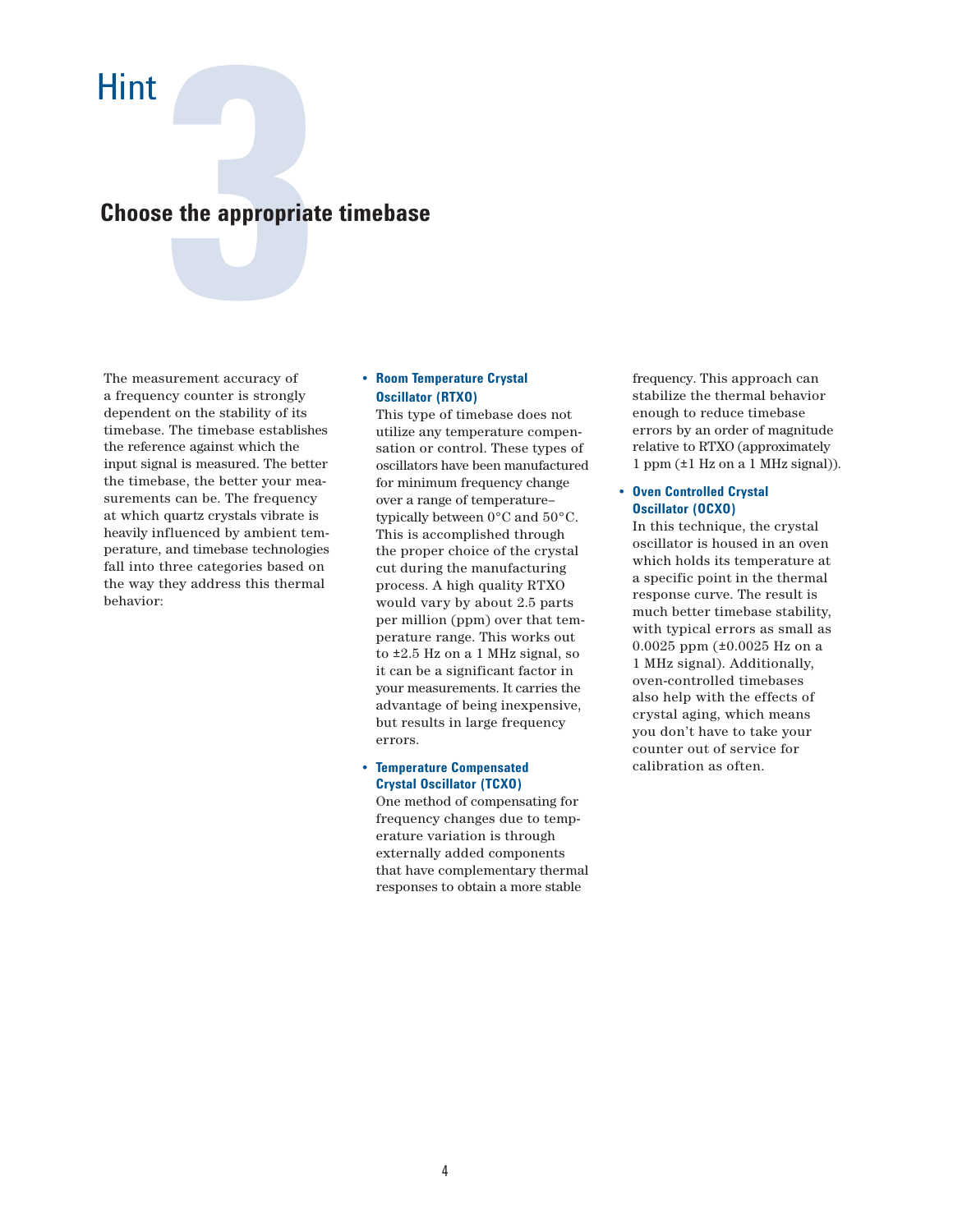# **4 Schedule calibration to match performance demands**

The frequency at which you calibrate your counter depends on several factors:

- The type of timebase
- The conditions the counter is subjected to during measurement
- How much accuracy you need from the measurement

Calibration can be a complex issue and is directly related to counter accuracy in general. The quality of the measurement you see on the display depends on four factors:

- 1. Time-invariant counter performance factors (such as the temperature stability of the timebase as discussed in Hint #3)
- 2. Time-variant counter per formance factors (such as the aging rate of the timebase)
- 3. The input signal clarity and level of noise
- 4. Counter set-up and configuration

Item #2 is where calibration plays a role. Although counters are electronic instruments measuring electrical signals, the quartz crystal that is the heart of every counter's time-base is a mechanical device. Since it is a mechanical device, the crystal is susceptible to physical disturbances that can change the frequency at which it vibrates which ultimately affects the counter's accuracy. The cumulative effect of these various disturbances is known as *crystal aging*, and it is this aging that you are compensating for when you calibrate the counter.

Aging is a factor that is fairly easy to predict and easy to compensate for through calibration. You can determine if calibration is required by looking at the aging rate specification in your counter's data sheet.

For example: If the aging rate is  $4 \times 10^{-8}$  per day and it has been 300 days since calibration, aging will add a timebase error of  $1.2 \times 10^{-5}$ into the overall accuracy calculation. If this uncertainty (±12 Hz on a 1 MHz signal), in addition to the other inherent errors reviewed earlier is acceptable for your measurements, calibration is not required. Otherwise, calibrate.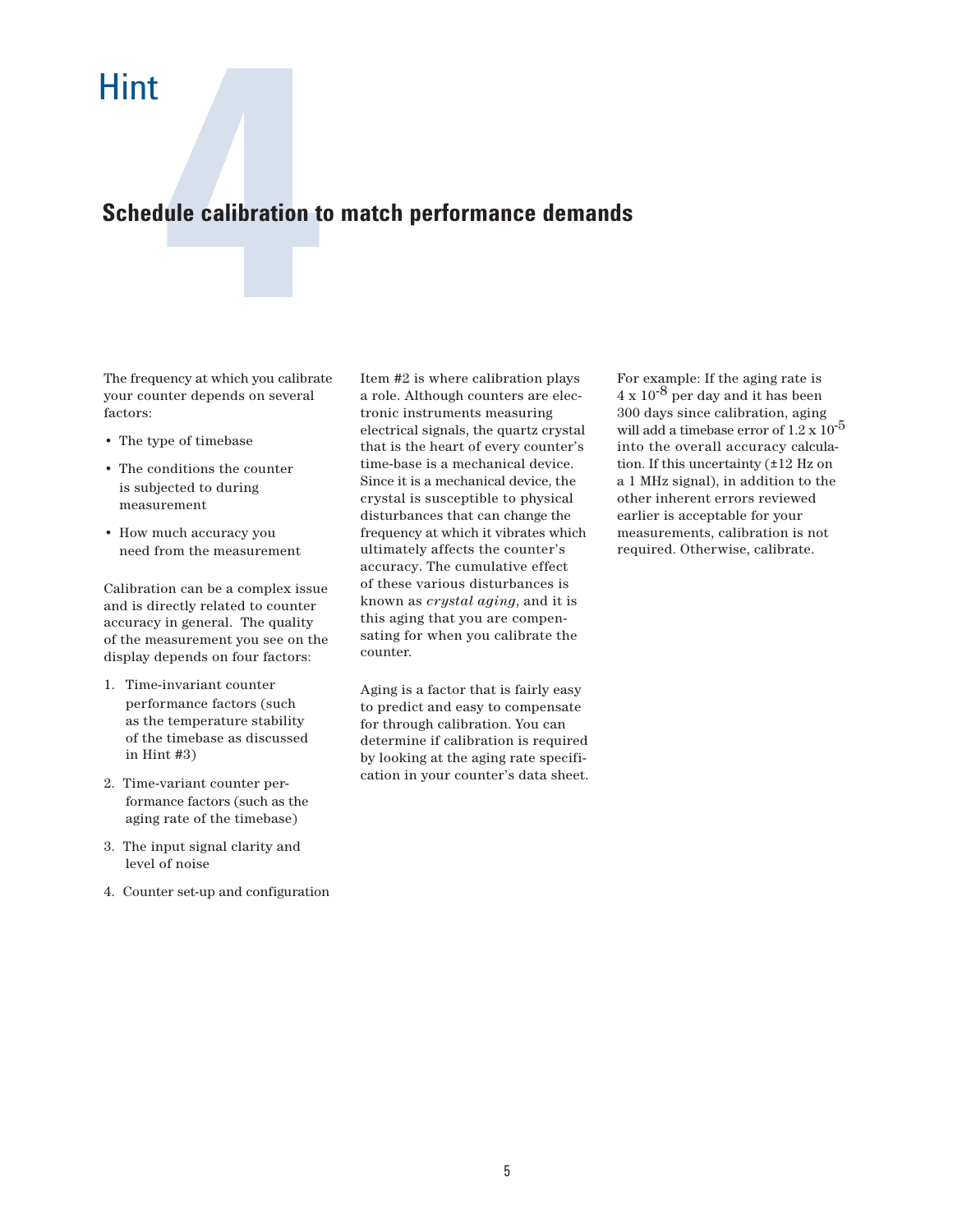# the most accura<br> **SP 1996**<br> **SPREM AND TO THE SPACE AT TIME MODE AND Make the most accurate measurements**

## • **Select the best arming mode**

If you want to make quick meas urements, using your frequency counter s automatic arming mode is a simple way. However, of the four typical arming modes (auto matic, external, time, and digits), automatic mode is the least accurate. You can improve resolution and systematic un certainty (both elements of measurement error, as discussed in Hint #2) by increasing gate time with either the external, time, or digits arming modes.

## • **Use the best timebase available and calibrate frequently**

 The quality of the timebase and how often you calibrate will affect your measurement accuracy. For most applications, you can make a tradeoff between accuracy, timebase quality, and calibration period. If you purchase a higher-quality timebase, you can lengthen the time between calibrations. If you calibrate more frequently, you may be able to meet your accuracy requirements with a less-costly timebase. The timebase does not need to be housed within the frequency counter. You can use a precision source or a house standard external to the counter to improve measurement accuracy.

## • **Keep your counter's timebase warm** As discussed in Hint #3, most precision frequency counters rely on a temperature com pensated frequency oscillator (TCXO) or an oven controlled frequency oscillator (OCXO). Keeping the frequency oscillator continuously powered up will avoid retrace and a shift in the output frequency. Removing the power to an oscillator, even for a short length of time, means that the oscillator will go through its power on cycle of fluctuation (retrace) before coming to rest at a stable frequency. To ensure the most stable operation of the crystal:

- Keep your counter in a spot where you don't have to unplug it, so it can alternate between on and standby mode.
- When you calibrate the timebase, bring the calibration equip ment to the counter, rather than the other way around, so you don't have to unplug the instrument.
- Keeping your frequency counter out of drafts and protecting it from changes in temperatures will also improve its stability.

 When you remove power from the counter, however briefly, the aging rate must start over from the daily aging rate.

## • **Monitor trigger level timing error** When you make timing measure ments (time interval, pulse width, rise time, fall time, phase, and duty cycle), you need to consider the effects of the trigger level timing error. There are several factors to consider: resolution and accuracy of the trigger level circuit, fidelity of the input amplifier, slew rate of the input signal at the trigger point, and width of the input hysteresis band.

 To reduce these effects, trigger at the offset value of the sine wave or square wave signal. Doing so will give you the highest slew rate, and it also will minimize errors of the hysteresis band. If you measure from offset-to-offset (such as a complete period, 0 degrees phase between two signals) then the effects of the hysteresis window may actually cancel out. Note that most coun ters are optimized for a 0 V trigger level setting.

## • **When possible, lock all timebases to a single clock**

 The skew and/or jitter that occurs between two independent time bases will add to error. Using independent timebases is like watching a movie with the video and the audio tracks on different systems. At the beginning of the movie, the audio and video may be synchronized, but as time passes, small differences between the two become more noticeable. In many applications using modern test and measurement equipment, this skew is negligible.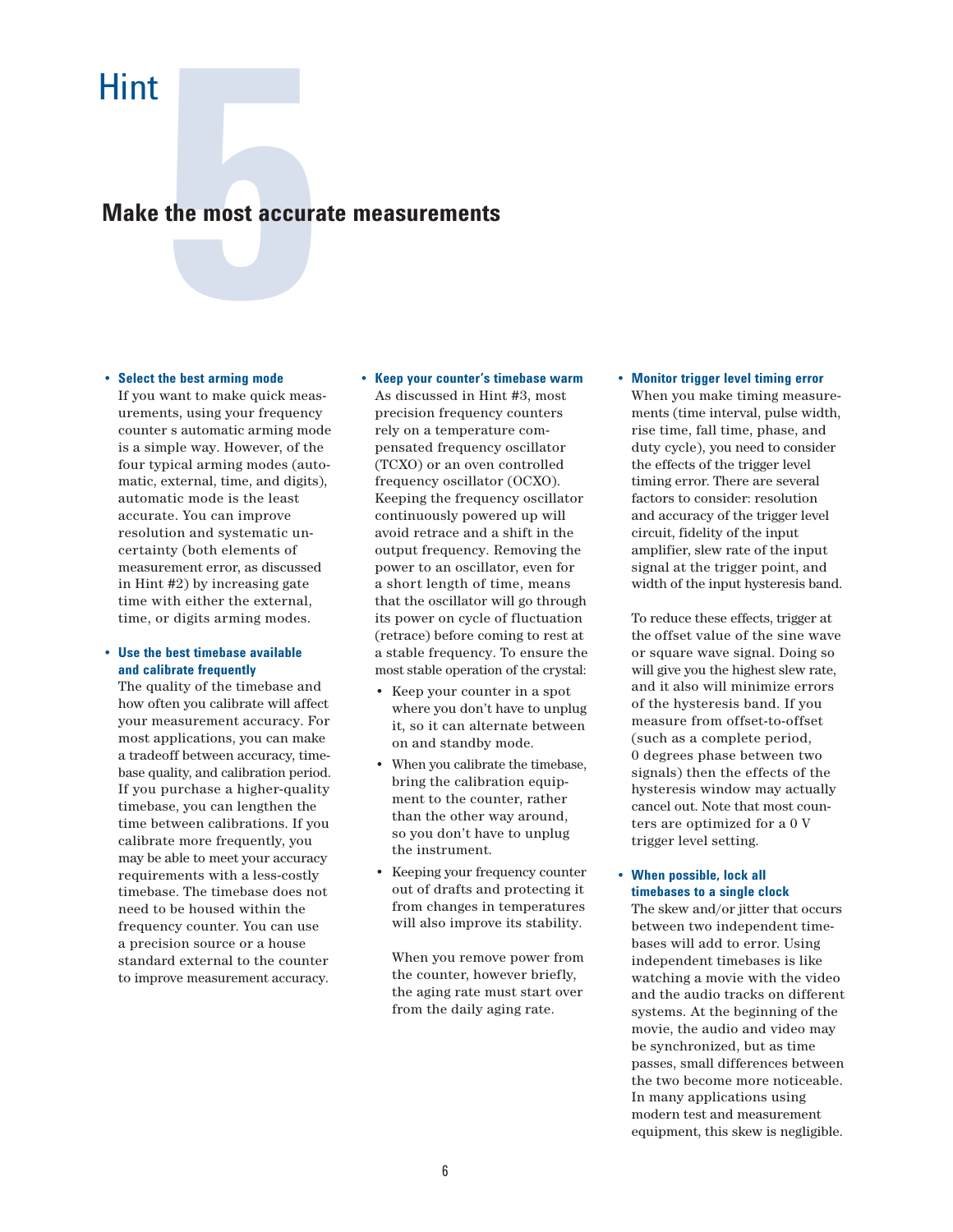# **the fastest measurement Make the fastest measurements**

You can configure a modern frequency counter to make hundreds of readings per second, which can be useful for characterizing a signal that changes over time. Keep in mind that frequency counters are optimized for measuring a stable or slowly changing signal. Also remember, for making accurate readings, it is better to make a single good reading than trying to average lots of readings.

### • **Set the counter to a known state**

 After sending a reset command, it is a good practice not to send any additional commands until the instrument has come back to a ready state. Adding a wait or delay of 1 second to a program is enough for most instruments to return to a ready state. If the instrument receives a command while it is resetting, the command may be lost.

- **Set the output format to match the data type used in the instrument** This will prevent a delay as the instrument converts the data to a different format during post processing.
- **Disable all post processing and printing operations**

 When you disable these func tions, the processor dedicates its resources to making the readings and sending them to the computer, rather than responding to extra interrupts, such as updating the display.

## • **Configure the expected frequency**

The Agilent 53100 series of counters has the ability to optimize their configuration based on the frequency you are measuring. The actual signal being measured must be within 10% of the value you provide in the command.

### • **Set the trigger level**

 The input signal will create a trigger condition as it passes through the level set in the command. Set the trigger level so that it intersects the signal at its maximum slew rate, this will minimize the amount of time it takes to satisfy the trigger condition. A sine or a square wave has the maximum slew rate at the zero crossing (assuming a 0 V offset).

## • **Set triggering to make immediate readings**

 When instruments use dual-level triggering, both triggering con ditions must be met before a reading can be made. Setting the trigger arm condition to immediate will satisfy the first level of triggering.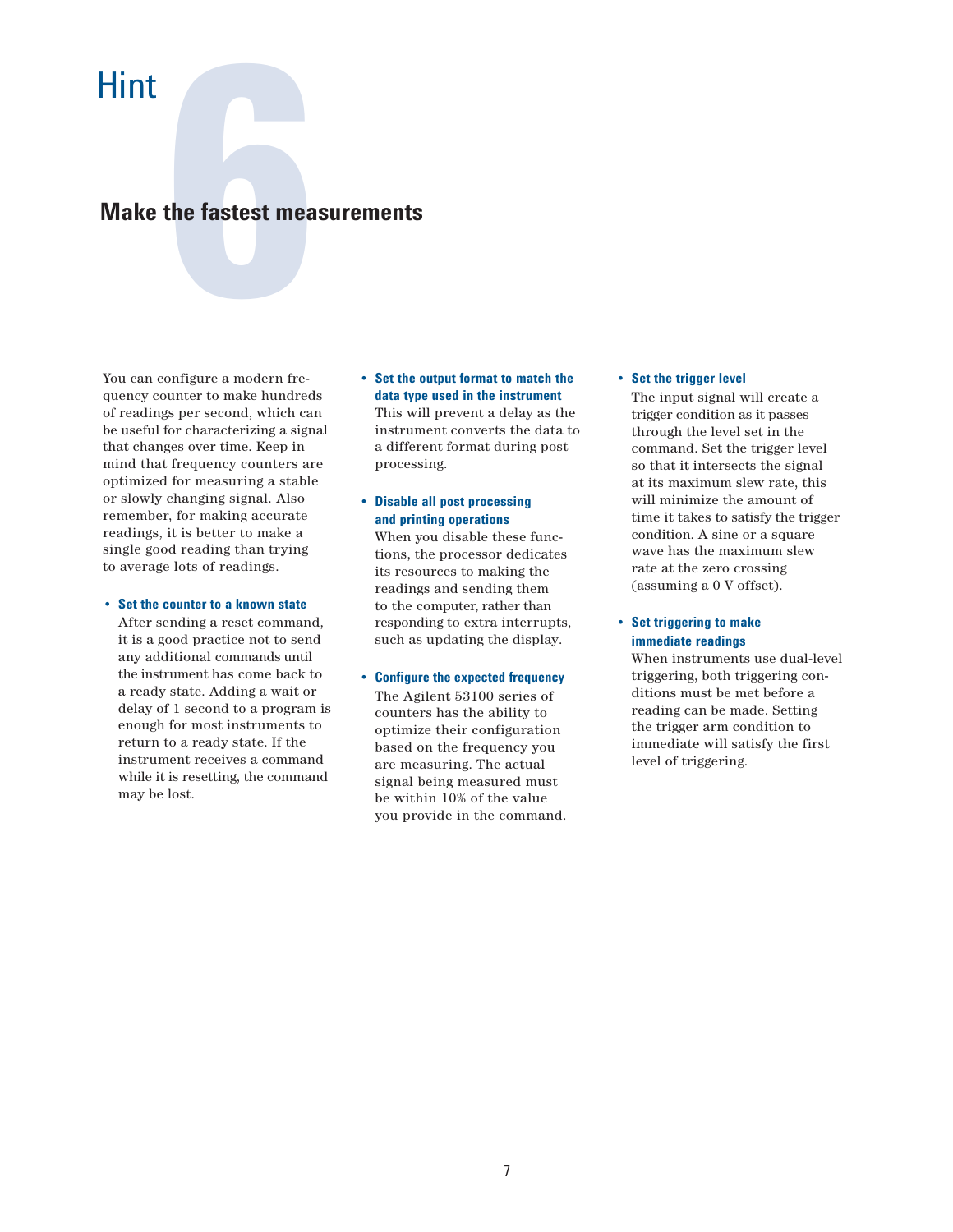# **1 sensitivity to average to the Counters are broadband Adjust sensitivity to avoid noise triggering**

Modern counters are broadband instruments with sensitive input circuits. However, to a counter, all signals look the same. Sine waves, square waves, harmonics, random noise all look like a series of zero crossings. A counter measures the signal's frequency by triggering on these zero crossings. If your signal is clean, the process is relatively straightforward. Noisy signals, however, result in the counter triggering on spurious zero crossings. When this happens, you will not get the measurements you expect.

Fortunately, there are approaches around this issue.

- Counters require the signal to pass through both lower and upper hysteresis thresh olds before they register a zero crossing. The gap between these two levels is referred to as *trigger sensitivity*, the *hysteresis band*, or the *trigger band*.
- High quality counters let you adjust this band to minimize unwanted triggering. Figure 5 shows a signal with some noise

 that are causing problems with the measurement. The trigger band is fairly narrow, so both the unwanted noise (at points 1 and 3) and the real signal (at points 2 and 4) cause the counter to trigger. What is really just two cycles of the signal get counted as four.

By adjusting the trigger band to make the counter less sensitive, you can avoid these spurious triggers. In Figure 6, the trigger band is wide enough (the sensitivity is low enough) that the spurs don't get counted as zero crossings. The counter registers two valid zero crossings and goes on to compute the appropriate frequency. If you think your signal might have some noise problems, try switching your counter into low sensitivity mode. If the displayed frequency changes, chances are you were triggering on noise.



**Figure 5.** The two small peaks (spurious signals in this case) generate unwanted triggers at point 1 and point 3 because the trigger band is set too narrow.



**Figure 6.** Lowering the trigger sensitivity by expanding the trigger band produces the desired count.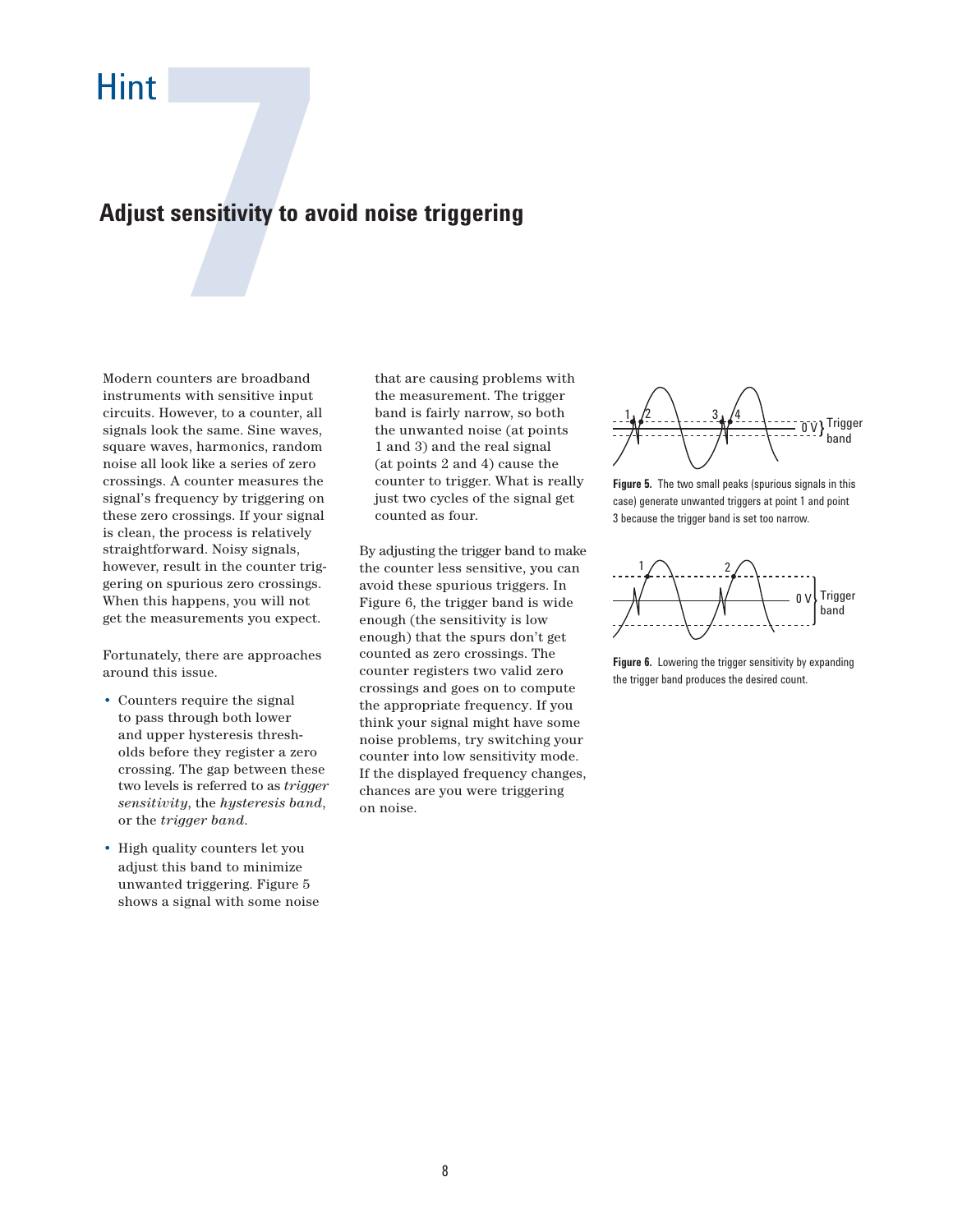# **8** jumpy displays **Reduce jumpy displays**

A jumpy display, where the last several digits fluctuate rapidly, can be a challenge if you're trying to adjust a circuit in real time or perform some other task based on the counter's display. Depending on your counter's capabilities, you have several options:

- **Reduce the number of displayed digits** Most counters have a "Fewer Digits" function. While this can quiet the display, it might hide information you need to make decisions about circuit behavior. Note this is strictly a display function that does not have any effect on the actual measurement.
- **Use limit testing**

 If you only need to know whether a signal is within a certain band of frequencies, use limit testing with a visual indicator if your counter has this capability.

### • **Use signal averaging**

 Averaging (also labeled as "Mean" on many counters) is a good option to consider any time your signal is jumping. Unlike simply reducing the number of displayed digits, averaging actually improves the quality of your measurements. By reducing the effects of random variations in the signal, it reduces the number of display changes.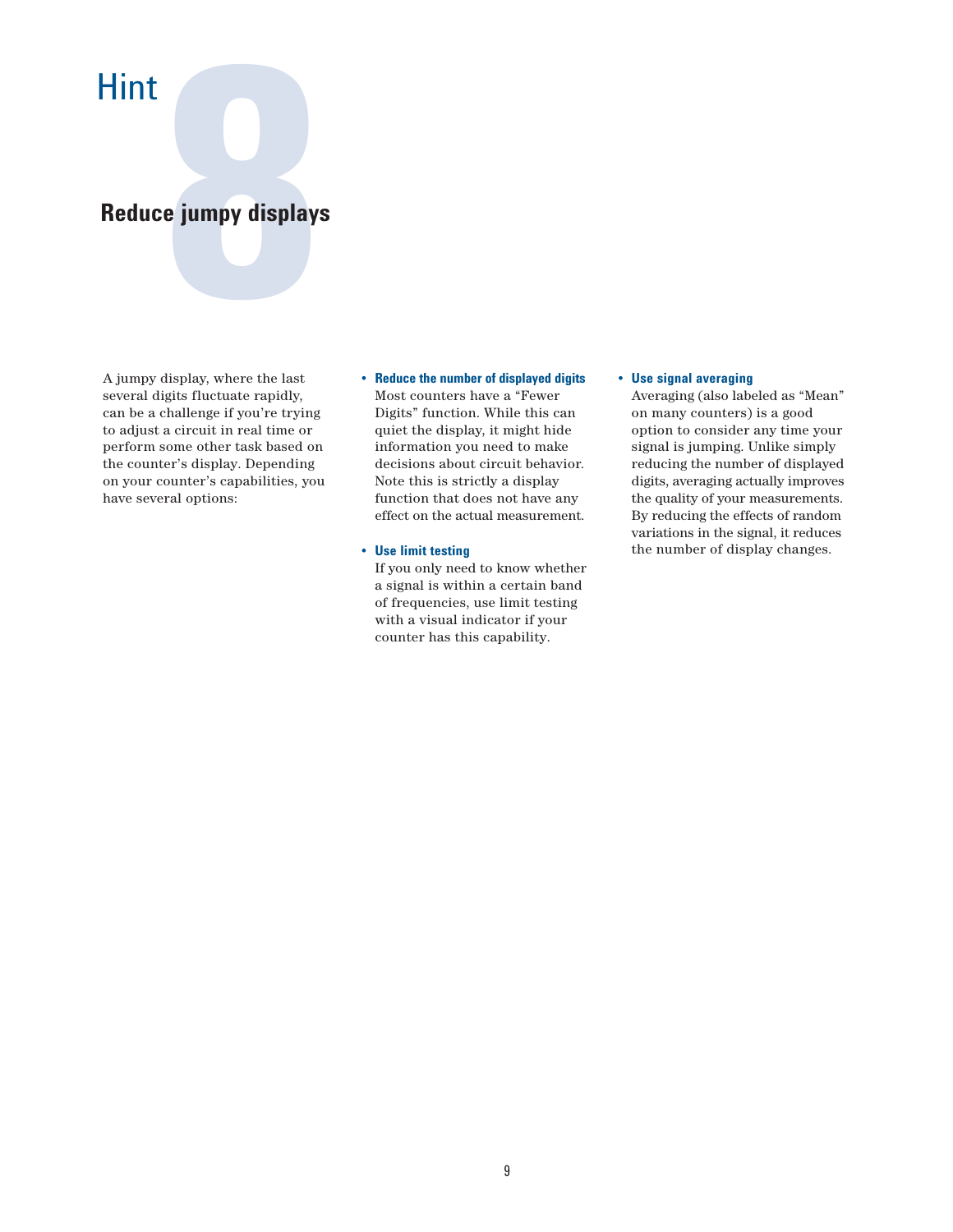# **1999 We low frequency**<br> **1999 We detect the problem of Improve low frequency measurements**

Hint #7 discussed the problem of triggering on noise in your signal. This problem can be even more acute with low frequency signals (roughly 100 Hz and below), since the chance of spurious triggering on irrelevant high-frequency components is increased. In addition, the signal's slew rate affects trigger accuracy – the lower the slew rate, the more chance there is for error.

Some steps you can take to help improve the quality of counter measurements on low-frequency signals:

## • **Utilize the low-pass filter** If the option is available, this can reduce the chance of

 triggering on harmonics and high-frequency noise.

## • **Use manual triggering**

 When a counter is set to use auto triggering, it estimates the peak to-peak level of the signal and computes the midpoint to estab lish a trigger level. This approach generally leads to good results but can cause trouble on low frequency signals. The problem is that the auto trigger algorithm can take less time than the signal takes to transition between its minimum and maximum values. As a result, the auto trigger can wind up following the signal level up and down, rather than setting  a single trigger level based on a consistent estimate of the minimum and maximum values. The solution is to turn off auto trigger and set the trigger level manually.

## • **Use DC coupling**

 Many counters offer a choice between DC and AC coupling on their primary input channel. AC coupling removes any DC offset from the signal, whereas DC coupling admits the entire signal, offset and all. The issue with AC coupling is that it also attenuates lower frequencies. Some counter's performance is not specified below a certain frequency with AC coupling due to this fact.

## • **Decrease the counter's sensitivity**

 A low frequency signal may have a low slew rate – meaning the signal is slow to change states. The slower the slew rate, the harder it is to create a repeat able trigger. Decreasing the counters sensitivity will help. In order for a counter to success fully trigger, the signal will need to pass through a lower and an upper threshold. The trigger band, the delta between the upper and lower threshold is determined by the counter's sensitivity. Decreasing the counter sensitivity will increase the difference between the upper and lower threshold, widening the trigger band.

## • **Monitor the status register**

 A low frequency measurement can take time to complete. If you are controlling the counter from a computer, you may want to check the status register before requesting a reading. The counter will continue to make a measure ment until it receives a second valid trigger condition, indicating the end of the measurement. If the input signal becomes discon nected, the counter will wait indefinitely for the measurement to complete. If you request a measurement the computer will be stuck waiting until the counter measurement finishes before responding to the query. To avoid this, start the measurement and then check the status register to be certain a measurement has completed before requesting the reading.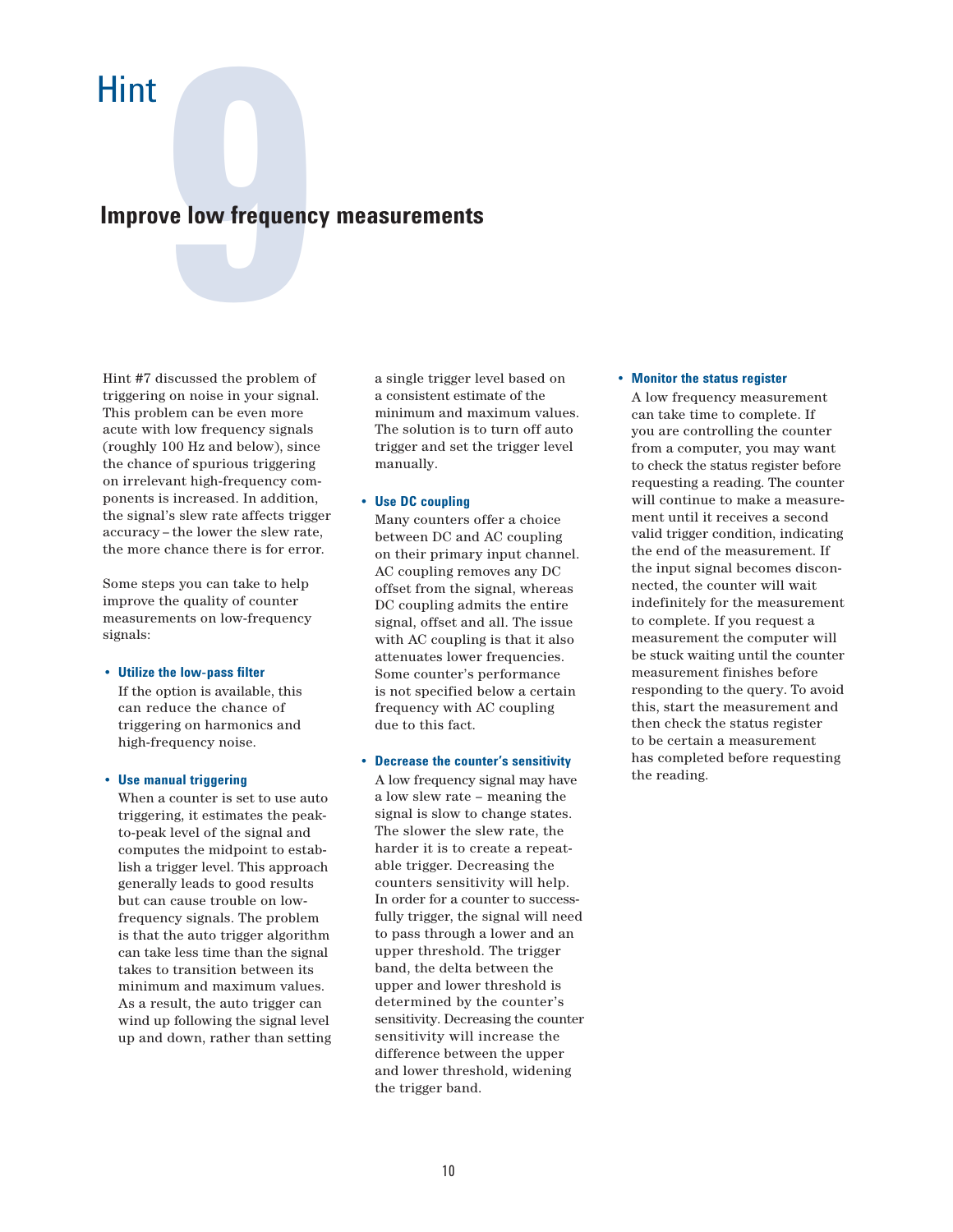# **100 Hinder Strategier Strategier Strategier Strategier Strategier Strategier Strategier Strategier Strategier Strategier Strategier Strategier Strategier Strategier Strategier Strategier Strategier Strategier Strategier S Utilize limit testing capability**

It is not uncommon for a counter to produce a reading with 10-12 digits every second. Limit testing can enable you to interpret the readings easier. You can configure and implement limit tests several different ways:

- A visual indication can be lit on the display to indicate an out-of-limit reading.
- You can set the counter to stop taking readings when a limit is reached.
- You can instruct the counter to send an SRQ over the GPIB interface to indicate a reading is out of limits.
- A hardware line is provided that indicates an out-of-limit reading has occurred.
- You can set the counter to omit out-of-limit readings from statistical measurements.

You can combine limit testing with your counter's statistics, scale and offset features. Scale and offset are often used to convert a frequency measurement to a physical measurement (for example, speed or rpm).

Lastly, you can configure the counter to continue or to stop taking readings after a limit has been exceeded. If your counter seems to stop triggering, it may be because it is configured to stop after an out-oflimit reading. Also, when you configure your counter to output an external signal, it will cycle power and come up in a default state, so make sure you save and recall the frequency counter setup.